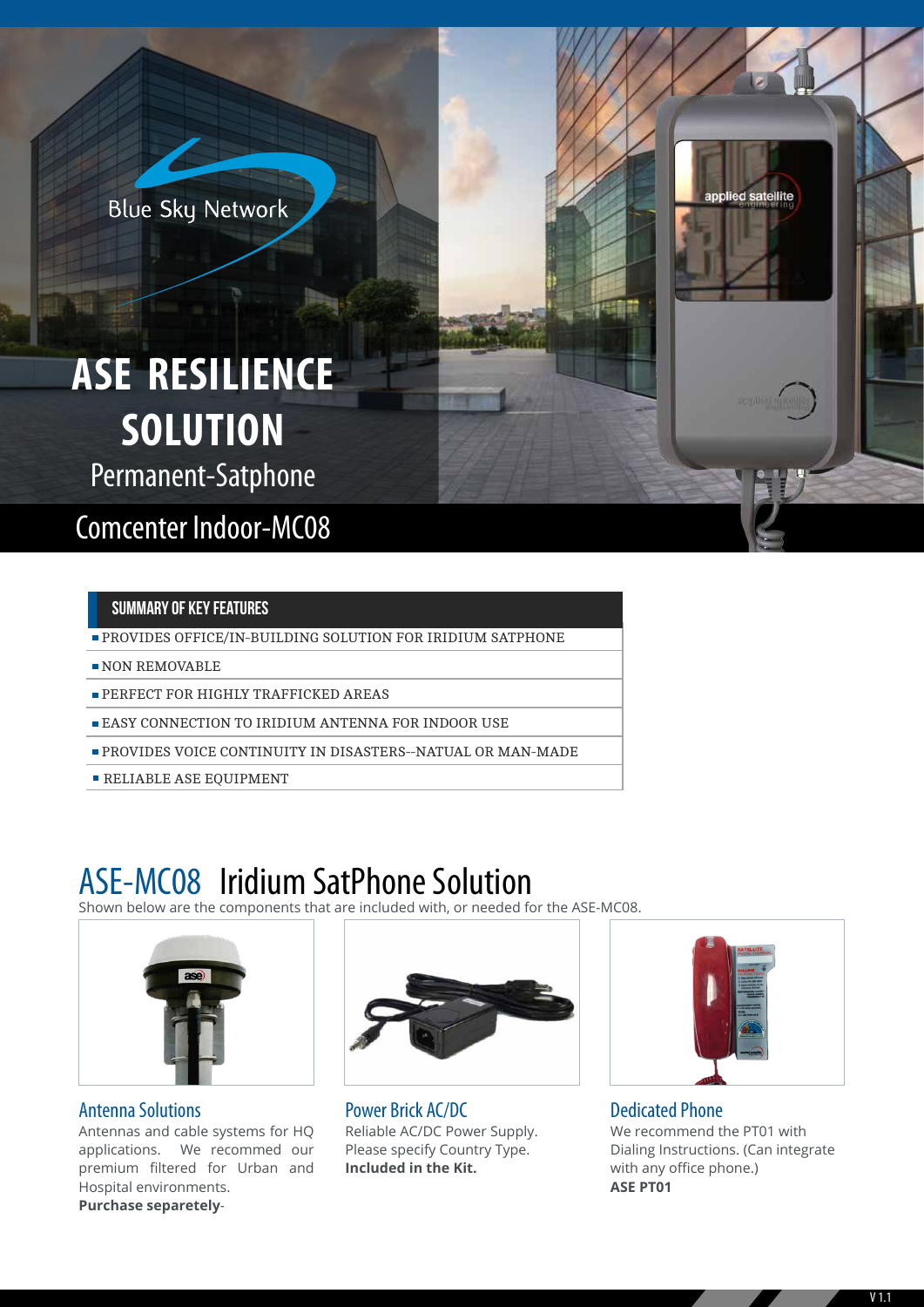#### **RESILIENCY VOICE CONTINUITY**





| ASE-MC08                   |                             |                             |
|----------------------------|-----------------------------|-----------------------------|
| Voltage                    | 10-32 VDC                   | Cable or DC Adapter         |
| Power                      | 12 Watts                    | <b>Active Peak</b>          |
| Antenna Connections        | Iridium TNC-F               |                             |
| <b>Operating Temp</b>      | $-10$ to 55 C               |                             |
| Dimensions                 | $9x$ 5 $x$ 2.5 in.          | $23 \times 15 \times 13$ cm |
| Weight                     | $2$ lbs.                    | 0.9 <sub>kG</sub>           |
| Shipping Weight            | $6.0$ lbs.                  | $3.0$ kG                    |
| <b>Shipping Dimensions</b> | $16 \times 14 \times 8$ in. | $41 \times 36 \times 20$ cm |

#### **IRIDIUM PERMANENT INSTALL SATELLITE PHONE**



**Easy Office Integration** Use with Office Phones **Can integrate with any office. We recommend the ASE-PT01**



**-H Local Handset-**Local Handset available. **Purchase by adding -H ASE MC08-H**



V 1.1

**Antennas go the Distance** Passive Antennas up to 20 Meters.Active Antennas up to 105M **Antennas not included-***Purchase separately***.** 

Seattle, WA: +1206-878-8270 www.ocens.com sales@ocens.com sales@ocens.com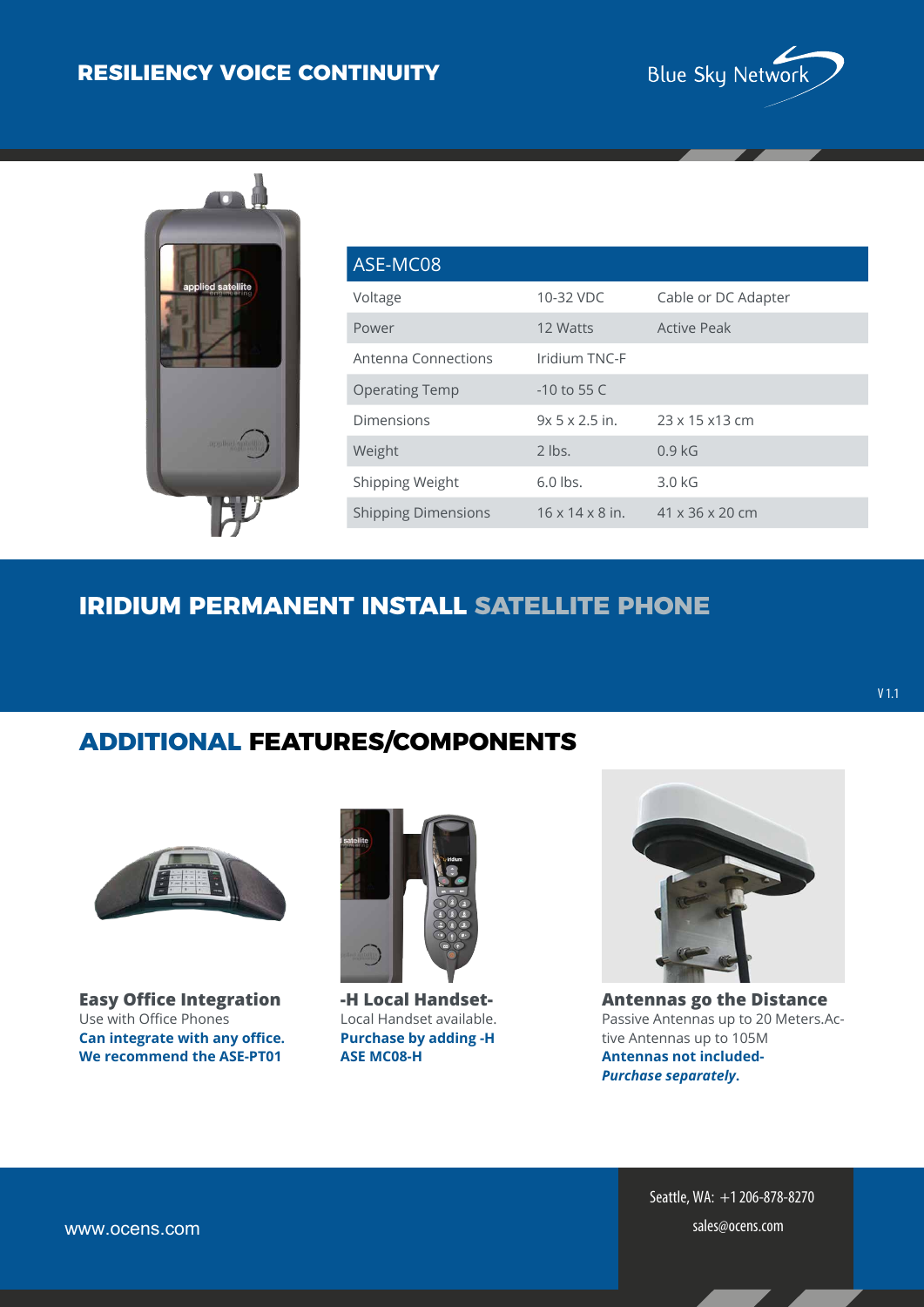### **EXAMPLE INSTALLATION**



#### MC08 Installation Diagram

www.ocens.com

Seattle,WA: +1206-878-8270 sales@ocens.com